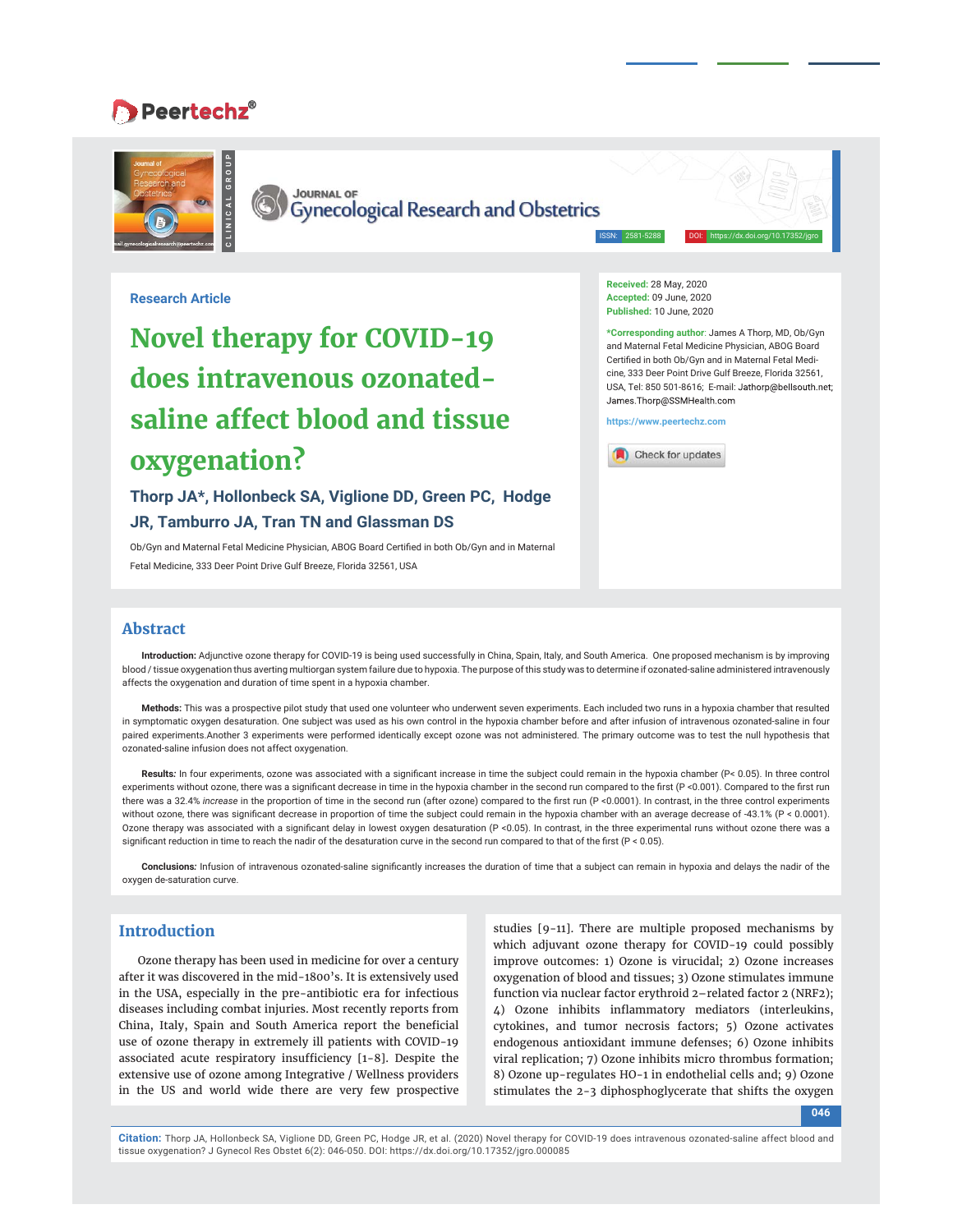saturation curve to the right, thus delivering more oxygen to the tissues [12]. The purpose of this investigation is to determine if ozone-gas infused saline administered intravenously affects oxygen desaturation and recovery in a hypoxia chamber.

## **Materials and methods**

One volunteer (author JAT) consented to undergo serial testing in a reproducible hypoxia model. The subject was continuously monitored with oxygen saturations and vital signs. All experiments were supervised by physicians and health care providers. The subject himself is extensively trained in aggressive aerobic exercise and thus was well acquainted with exercise induced hypoxia. The hypoxia model was accomplished by a closed, hermetically sealed hypoxia chamber that was instilled with approximately 8 liters of air (at sea level) thus constituting about 1.6 liters of oxygen. The air inserted into the hermetically sealed hypoxia chamber was measured by a standard air pump. The subject has an oxygen consumption of approximately 375 ml per minute thus it was estimated that the oxygen would be consumed in about 4.27 minutes. Ozone was generated by a high quality medical cold plasma technology generator.

The subject was placed in the hypoxia model for the first run of each of the seven experiments. In three of the experiments after the first run in the hypoxia chamber, the subject waited for the exact same time period of 30 minutes and then underwent the second run in the hypoxia chamber. In four of the experiments after the first run in the hypoxia chamber, the subject was infused intravenously with 500 ml of ozonated normal saline. The normal saline was ozonated by infusion of 600 ml of ozone gas infused into a liter bag of only 500 ml of normal saline at a concentration of 100 microgram/ ml (gamma). It was shaken vigorously then immediately administered intravenously to the subject. Upon completion of the 30 minutes of ozonated-saline infusion, the subject was again placed in an identical hypoxia model. In each of the seven experiments the amount of time (seconds) before and after the intravenous ozonated saline infusion (or control) was compared using one-way ANOVA. In a similar fashion the percent of time gained or lost in the second hypoxia run was calculated using the first run as a reference in seven experiments before and after ozone (or control). The percent change was tested by comparison of proportions assuming the null hypothesis that ozone / control did not affect these proportions.

Continuous hemoglobin saturations were obtained using a standard pulse oximeter. The oxygen saturation curves were analyzed using standard statistical measurements to compare the time to the lowest value (nadir in seconds). Based upon a 10% improvement in the primary outcomes and a power of 80% , we calculated that seven experiments would be required (alpha <0.05, beta <0.2). All observers were trained and aware of the signs and behavioral symptoms of hypoxia, specifically anxiety, agitation, excessive movement of limbs, changing position, fidgeting, tremors, tachypnea with increased inspirational tidal volumes. Standard statistical methods were used MedCalc.org statistical package using the serial measurements time to reach minimum oxygen saturation

https://www.peertechz.com/journals/journal-of-gynecological-research-and-obstetrics

(nadir) and comparison of one proportion compared to the null hypothesis.

### **Results**

Vital signs remained stable before, during and after the two sequential hypoxia runs. There was a significant increase in duration of time the subject could stay in the hypoxia model after receiving ozone compared with that prior to the ozone therapy (ANOVA;  $P < 0.05$ ,  $F = 7.8$ , Figure 1). In contrast, three experiments using control demonstrate a significant reduction in time that the subject could remain in the hypoxia chamber in the second run compared to the first and (ANOVA;  $P = 0.001$ , F=109, Figure 2). The percent change of time in the hypoxia chamber after ozone was calculated using the pre-ozone time in the hypoxia chamber as a reference. The null hypothesis was rejected as there was as substantial increase in the percent of time the subject could stay in the hypoxia chamber. (increase by 31%, P < 0.0001, Figure 3). Likewise, in the three control



Figure 1: The amount of time that the subject could tolerate the hypoxia chambe before and after intravenous ozonated-saline therapy in four experiment seach with two runs in the hypoxia model. There was a substantial increase in time that the subject could remain in the hypoxia chamber after ozone therapy (ANOVA, F = 6.9,  $P < 0.05$ ).

Time in the Hypoxia Chamber Run 1 vs Run 2 **Control Experiments Without Ozone** 



**Figure 2:** The amount of time that the subject could tolerate the hypoxia chamber in 3 sets of experiments without ozone as a control. There was a substantial and significant reduction in the amount of time the subject could tolerate the hypoxia chamber as compared to the first run (ANOVA,  $F = 109$ ,  $P < 0.001$ ).

**047**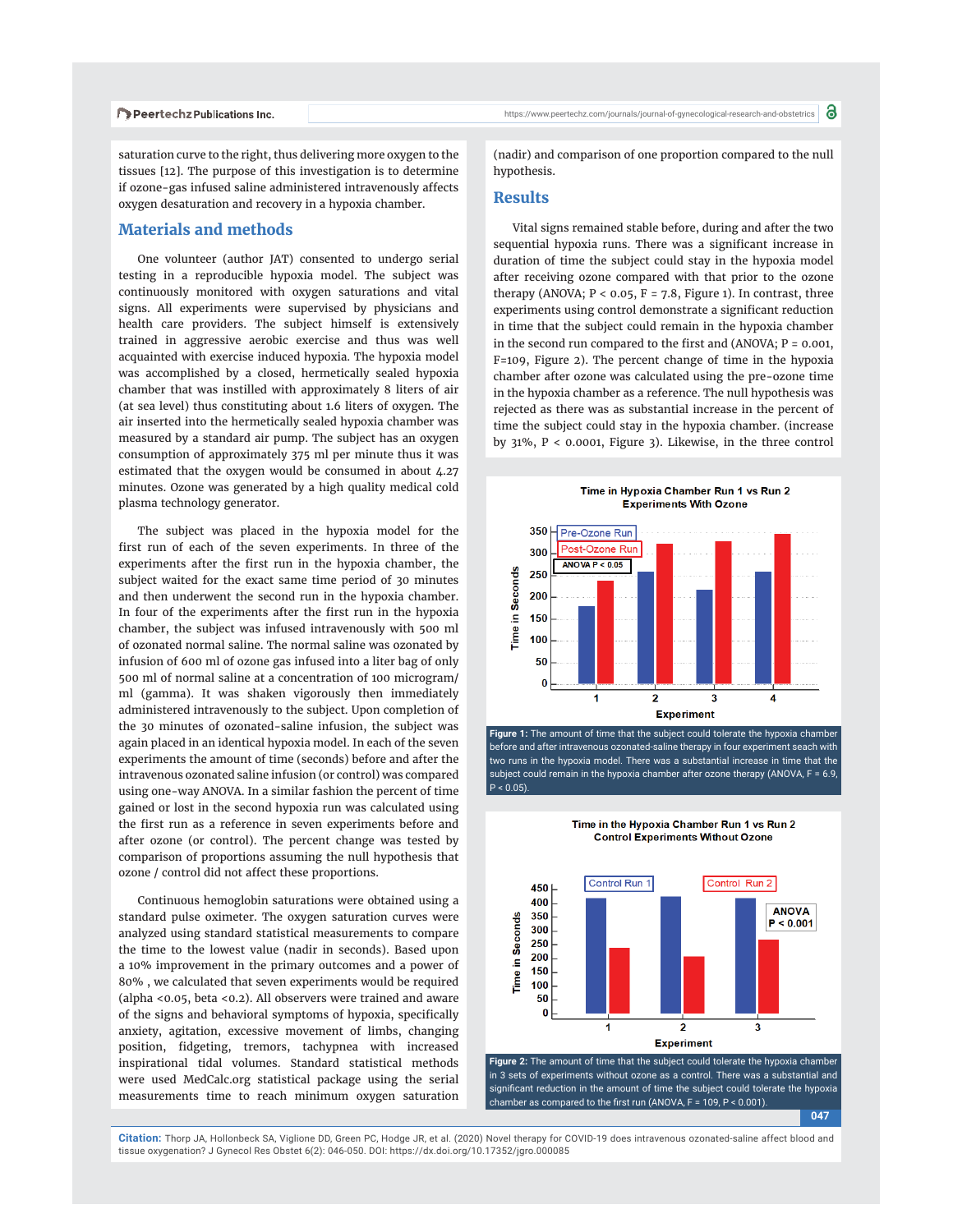

experiments there was a substantial reduction in the proportion of time in the hypoxia chamber in the second run compared with the first run (decrease by  $43\%$ , P < 0.0001, Figure 4).

The hemoglobin oxygen saturation curve was also analyzed in the four experiments using ozone and the three control experiments without ozone. In the four experiments using ozonated-saline there was a substantially *longer* time to the lowest point of oxygen desaturation compared with the run immediately prior to the ozone therapy (Figure 5, P < 0.05). In contrast, in the three control experiments there was a significantly *shorter* time to reach the nadir of oxygen desaturation compared to the first runs (Figure 6,  $P < 0.05$ ). All observers noted a substantially more rapid appearance of hypoxia signs / symptoms in the four pre-ozone experiments compared to the post ozone hypoxia run. In contrast, in the three identical experiments without ozone, there was a substantially shorter time in onset of hypoxia signs/symptoms of tachypnea, agitation, motor restlessness, deeper breathing



**Figure 3:** The proportionate increase of time in the hypoxia chamber after ozone was calculated using the pre-ozone time as a reference. The null hypothesis was rejected as there was as substantial increase in the percent of time the subject could stay in the hypoxia chamber. (31% increase, P < 0.0001).



Proportion of Time in Hypoxia Chamber Run 1 vs Run 2 **Control Experiments Without Ozone** 

**Figure 4:** The proportionate decrease of time in the hypoxia chamber after the first run without ozone was calculated using the first run in the hypoxia chamber as a reference. The null hypothesis was rejected as there was as substantial decrease in the percent of time the subject could stay in the hypoxia chamber relative to the fi rst run. (43% decrease, P < 0.0001).



**Figure 5:** The effect of ozone on the time to the lowest oxygen saturation (nadir) was compared in the run before and after ozone. There was a substantially longer time to reach the oxygen desaturation nadir in the post-ozone run compared to that of the first run before ozone administration.  $(P < 0.02)$ .





the hypoxia chamber separated by 30 minutes of time without OZONE was administered between the two runs. The pre-control and post-control time to the lowest oxygen saturation (nadir) was compared. There was a substantially shorter time to the nadir in the second run compared with that of the first.  $(P < 0.05)$ .

and discomfort of air hunger in the hypoxia run compared to that of the first run of the experiment.

#### **Discussion**

Intravenous ozonated-saline was associated with clinically and statistically significant improvements in oxygenation. This was evidenced by the duration of time in the hypoxia chamber and by the delay of the lowest oxygen saturation (Figures  $1-\frac{1}{4}$ ). There was a substantial *increase* in the duration of time in seconds that the subject could remain in the hypoxia chamber after receiving ozone compared with that of the pre-ozone run (ANOVA;  $P < 0.05$ ,  $F = 7.8$ , Figure 1). Remarkably the exact opposite occurred in the three experiments that were performed without ozone, that being a significant *decrease* in the duration of time in seconds that the subject could remain in the hypoxia chamber in the post-control run compared with that of the pre-control run (ANOVA; P = 0.001, F=109, Figure 2). Similarly, in the 4 experiments using ozone, the proportion of time in the hypoxia model in the post-ozone runs were compared using

**048**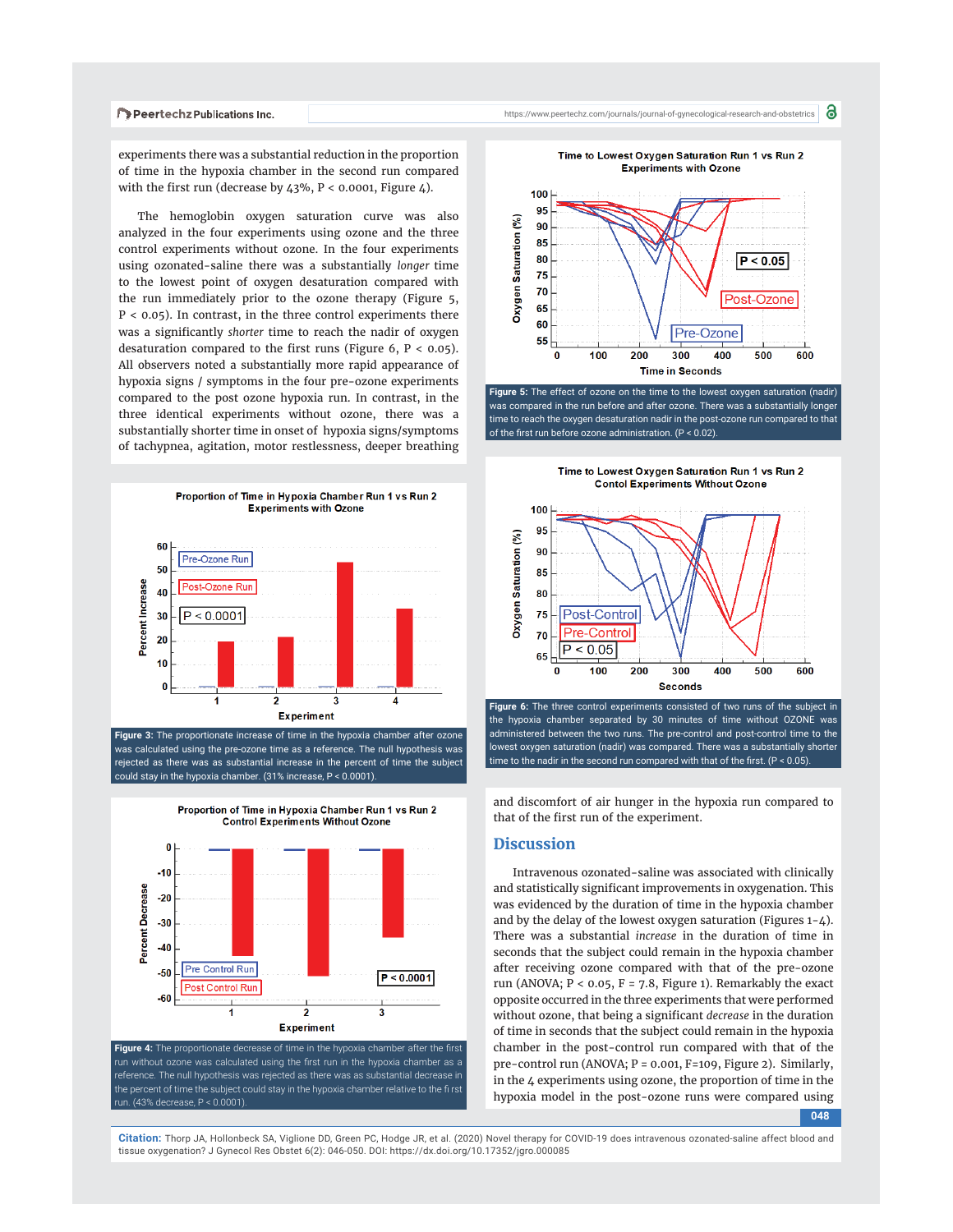the pre-ozone runs as the reference and there was an average 31% *increase*(P < 0.0001 Figure 3). In striking contrast, in the three experiments using the exact same technique without ozone, there was an average 43% *reduction* in the proportion of time that the subject could stay in the hypoxia chamber in the second compared to the first run ( $P < 0.0001$ , Figure 4). Of great interest to corroborate the findings outlined above there was dramatic improvement in oxygenation measured by the continuous oxygen saturation monitor associated with the four experiments with the runs before and after ozone. There was a striking and consistent *increase in time* to achieve the lowest oxygen saturation level (nadir) measured by pulse oximetry in the post ozone run compared to that of the pre ozone run (Figure 5,  $P < 0.05$ ). Consistent with the patterns observed above, there was a complete opposite effect in the three control experiments in which ozone was not used. Instead of having a longer time to reach the oxygen desaturation nadir in the post ozone run, there was a striking reversal of that pattern in the post control run (without ozone). In the post-control run there was a significant *reduction in time* to achieve the lowest level of oxygen saturation as measured by pulse oximetry compared to that of the pre control run(Figure  $6, P < 0.05$ ).

Independent observers unanimously observed a lessening and delay in hypoxia symptoms observed in the post-ozone run compared with that of the pre-ozone run. To our knowledge this is the first documentation of intravenous ozonatedsaline improving the ability to remain in hypoxia with the same endpoint, that is, severely symptomatic hemoglobin desaturation documented by pulse oximetry. This study did NOT address the efficacy of adjuvant ozone therapy on COVID-19. However, it does support one of the mechanisms postulated to improve outcomes, that is, the improvement in oxygenation of blood and tissues.

Like oxygen and water, high concentrations of ozone can be hazardous to the lungs if directly inhaled for extended periods of time. There are a variety of modalities of ozone administration that have been extensively utilized [12]. Although controversial, direct ozone gas infusion into the venous blood is the most simple and efficient ozonation method and is widely used as the route of choice by some experts. In contrast to air, ozone gas infusion intravenously does not pose the same risk since it is not composed of 80% nitrogen and ozone is highly soluble in blood & plasma. Ozone is about 10 to 13-fold more soluble in water than is oxygen [12]. Depending upon the temperature and pressure, about 50 ml of ozone gas dissolves in 100 ml of water compared to only about 4 ml of oxygen. [12]. Many experts prefer the use of extracorporeally ozonated autologous blood transfusion of 100 ml to 200 ml, widely known as "major autohemotherapy" (also referred to as "MAH") [12]. Various protocols for MAH typically use volumes of only 100-200 ml of blood. The drawbacks are that it requires bloodletting, heparinization, and ozonation of the blood followed by autologous transfusion. This process is further complicated by the necessity of heparin with its attendant significant side effects (allergic reactions and heparin induced thrombocytopenia) and also by care providers requiring personal protective equipment for COVID-19. Additionally, MAH could not be "blinded" in future studies.

https://www.peertechz.com/journals/journal-of-gynecological-research-and-obstetrics

Infusion of intravenous ozonated-saline has been utilized by many clinicians as avoids the concerns and inconveniences of extracorporeal blood ozonation and heparin. There are multiple other safe routes of administration of ozone gas including insufflation into the external ear canal, vagina, rectum, and bladder as well as direct ozone gas injection into muscle, joint spaces, facets and discs for back pain relief [12]. Drinking ozonated water is safe and allows absorption through the GI tract [12]. The World Federation of Ozone Therapy Scientific Advisory Committee in 2015 published an extensive 117-pagereview on evidence-based ozone therapy [12]. In a sample of over a million treatments they quoted a complication rate of only 0.0007% which the authors claim is one of the lowest in all of medicine [12]. They discuss four associated deaths attributed to the uses by non-qualified personnel injecting large volumes of intravenous ozone gas [12]. In contrast Rowen states that intravenous ozone gas therapy is exceptionally safe and has extensive personal use with a reported complication rate of only 0.7 per 100,000 treatments, most all of which he attributed to improper administration [13].

Singh, et al. provided an excellent detailed review of the three different coronaviruses in the past two decades delineating their differences in viral dynamics and clinical features [14]. As these authors point out the treatment is primarily supportive therapy and they conclude that there is no anti-viral therapy proven to be effective against COVID-19  $[14]$ . A few small-scale studies have claimed benefit with chloroquine, hydroxychloroquine and other drugs including lopinavir/ritonavir, remdesivir, favipiravir, oseltamivir, ribavirin, interferon beta, tocilizumab and abidol [14]. In a separate publication, Singh et al review innovative technologies that may provide more effective screening and treatments for COVID-19 in the outpatient setting [15].

The limitations of this study are that the experiments were performed in just one subject, using himself as the control. Another limitation is that the subject was not blinded to the intervention. A rather unique consideration is whether the impressive oxygen desaturations that this subject achieved in the hypoxia chamber were physiologic or pathophysiologic. The subject has underlying chronic lung disease from a 17-segment spinal fusion for severe scoliosis earlier in life. Whether or not this contributed to the impressive oxygen desaturations that were achieved is unknown but regardless, this study convincingly demonstrated that ozone therapy was associated with dramatic improvements in oxygenation. Whether or not young healthy subjects will desaturate as easily will be determined by the follow up phase two study. Our future planned study will evaluate the use of ozone with a more sophisticated hypoxia "altitude simulator" device in 30 young healthy adults with ozonated-saline administered in a double blinded fashion.

The study supports that intravenous ozonated-saline improves oxygenation of blood and tissues and prolongs the ability of an individual to remain in a hypoxic environment. This study supports the potential benefit of adjuvant ozone therapy for COVID-19 as observed in China, Spain, Italy, and South